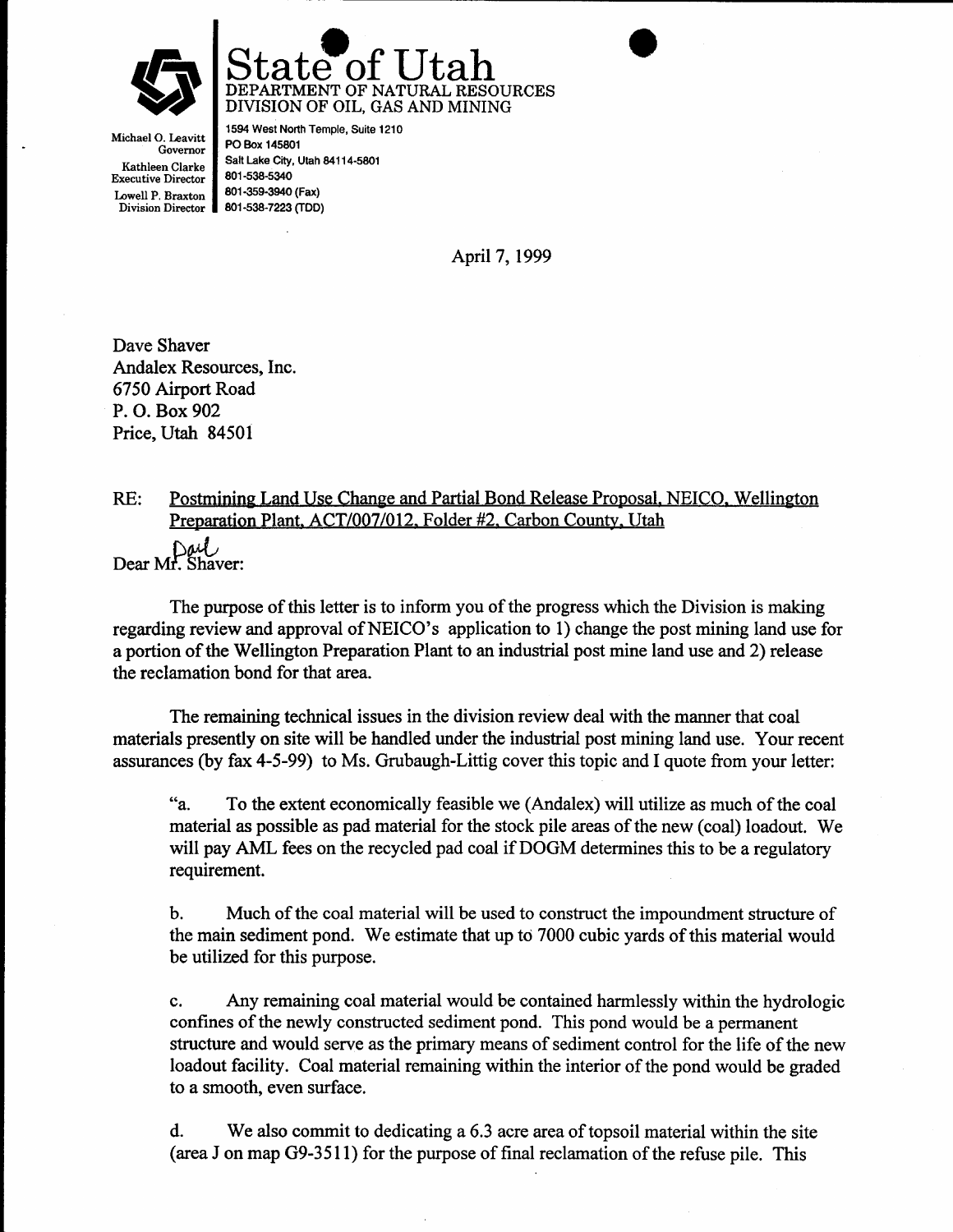Postmining Land Use Change ACT/007/012 April 7, 1999 Page 2

> commitment is made under the agreement with DOGM that this area would be released from the (Wellington Preparation Plant) permit when 13,019 cubic yards of topsoil has been salvaged from this area and relocated to the main topsoil storage pile area located south of the refuse pile."

Based then on Division review of the proposal and the above assurances from you, the Division is able to make findings for the alternative postmining land use change under R645-301-412 and 413 that "there is reasonable likelihood for achievement of the use". Howevet, before we proceed with approving the postmining land use change and any change to the bond amount on the Wellington Preparation Plant permit, the Division will need an affidavit from Andalex. The affidavit must state that the terms and conditions enumerated in the September 25, 1998, Memorandum of Agreement between EarthCo, NEICO, and Andalex Resources are still in effect, and that Andalex intends to exercise the purchase option with the intent of constructing a coal loadout on the referenced property. If the Division can be "assured" that this alternative postmining land use will occur immediately upon bond release, then the post mining land use can be finally achieved and release of the bond can be made.

I hope that this letter serves to assure you that there is excellent progress toward approval of the proposal and that it also serves to inform you of the affidavit requirement. If you have any questions, please call me at 801-538-5370.

Sincerely,

Lowell P. Braxton **Director** 

cc:

Patrick Collins, Mt. Nebo Mary Ann Wright Pamela Grubaugh-Littig O:\007012.WEL\FINAL\ANDALTR.WPD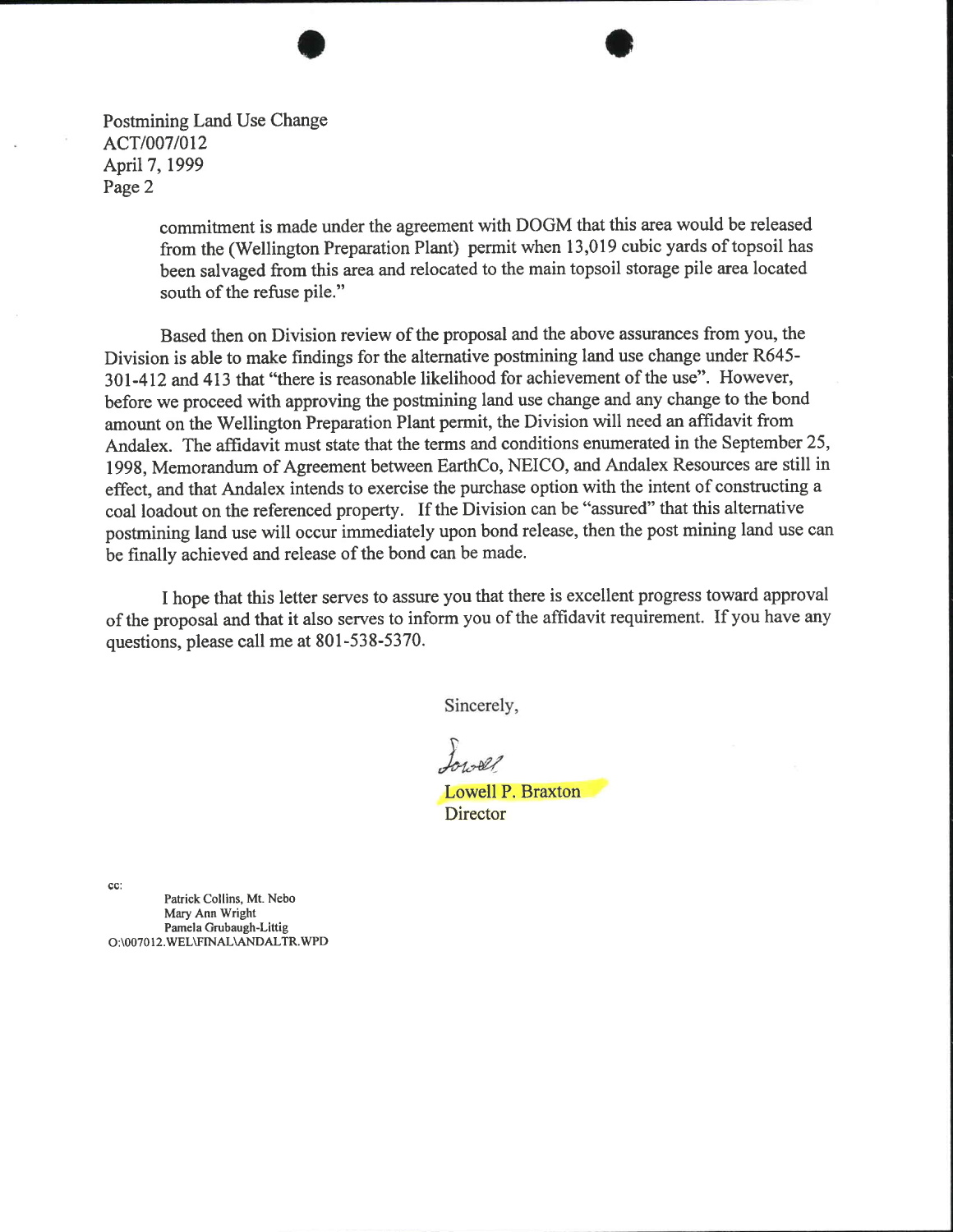



Michael O. Leavitt Governor Kathleen Clarke Executive Director Lowell P. Braxton Division Director

1594 West North Temple, Suite 1210 PO Box 145801 Salt Lake City, Utah 84114-5801 801 -538-5340 801 -359-3940 (Fax) 801-538-7223 (TDD)

Facsimile  $(801)$  237-1950

July 12, 1999

Denise Dragoo, Resident Agent Horizon Mining, LLC c/o Snell & Wilmer 111 East Broadway, Suite 900 Salt Lake City, Utah 84111

July 12, 1999 Request for Extension to Comply with Division Order 99C (Order to Post Re: Bond), Horizon Mining, LLC, Horizon Mine, ACT/007/020, File #3, Carbon County, Utah

Dear Ms. Dragoo:

We have received your request of July 12, 1999, wherein Horizon Mining, LLC requests an extension to the deadline for Division Order 99C in order to complete the sale and permit transfer to Lodestar Energy, Inc. Under DO 99C, Horizon is required to post a bond of \$711,000 for the Horizon Mine. The extension is hereby granted and the new deadline is close of business, or 5:00 p.m., Thursday, July 15, 1999.

Sincerely, Lowell P. Braxton

Director

Michael Malmquist, Parsons PFO tam cc: P:\GROUPS\COAL\WP\007020.HZN\FINAL\EXTENSIO.99C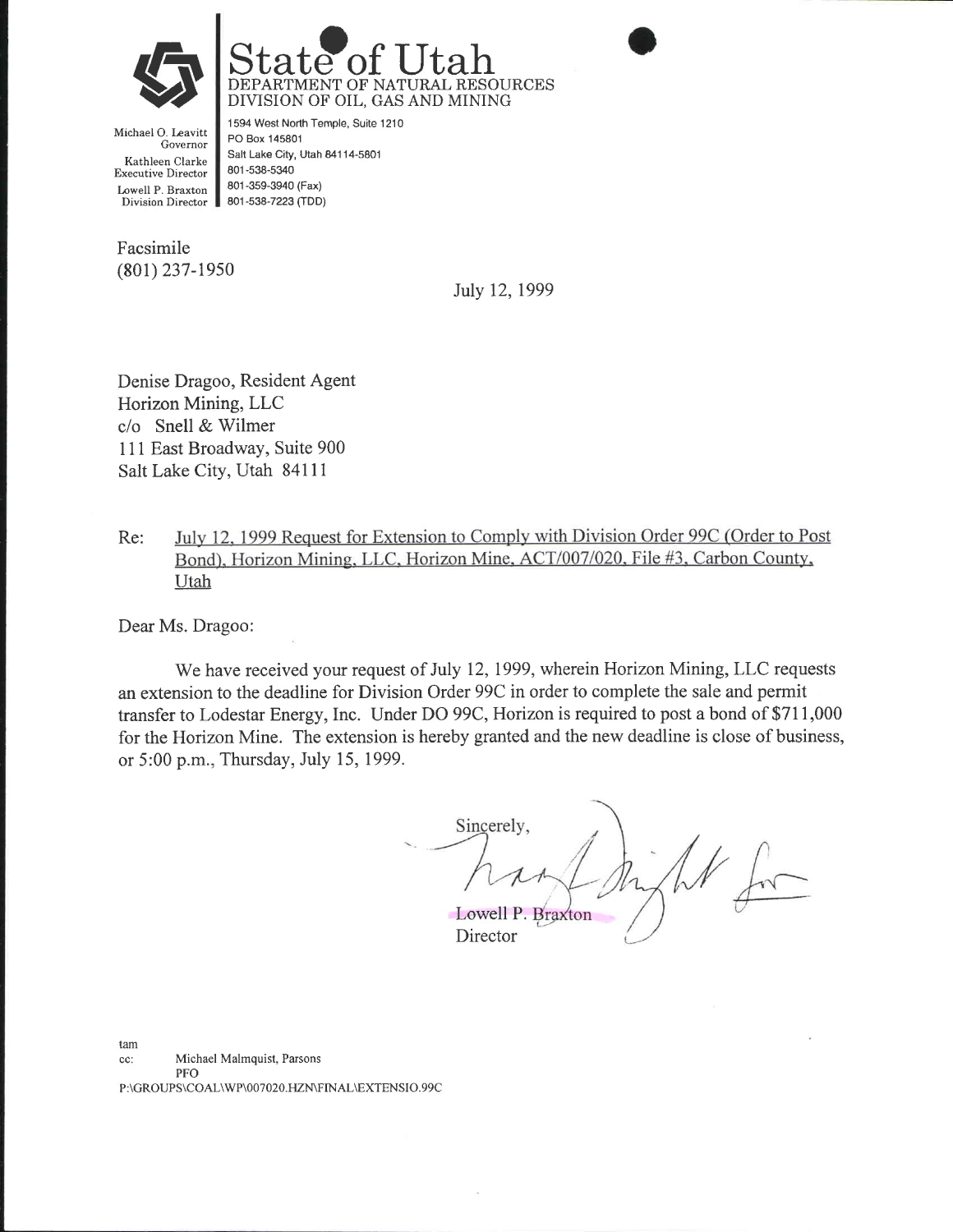



Michael O. Leavitt Governor Kathleen Clarke Executive Director Lowell P. Braxton<br>Division Director

1594 West North Temple, Suite 1210 PO Box 145801 Salt Lake City, Utah 84114-5801 801-538-s340 8Ol-3s9-3940 (Fax) 8O1-538-7223 [rDD)

July 22,1999

Chuck Semborski, Environmental Supervisor Energy West Mining Company P.O. Box 310 Huntington, Utah 84528

Re: Approval of Phase I Bond Release at the Cottonwood Waste Rock Site, PacifiCorp, Cottonwood/Wilberg Mine. ACT/015/019-BR98. Folder #2. Emery County, Utah Clurk Dear Mr. Semborski:

Phase I bond release for the Cottonwood/Wilberg Waste Rock site (13.81 acres) is approved. This permitting action represents Phase I bond release, but no monies are released.

I have attached the OSM concurrence for this bond release. If you have any questions, please call me or Pamela Grubaugh-Littig.

Sincerely,

Lowell P. Braxton **Director** 

tm Attachment cc: Jim Fulton, OSM, WRCC O:\0 I 50 I 9.CWW\BOND\APPLTRPH.WPD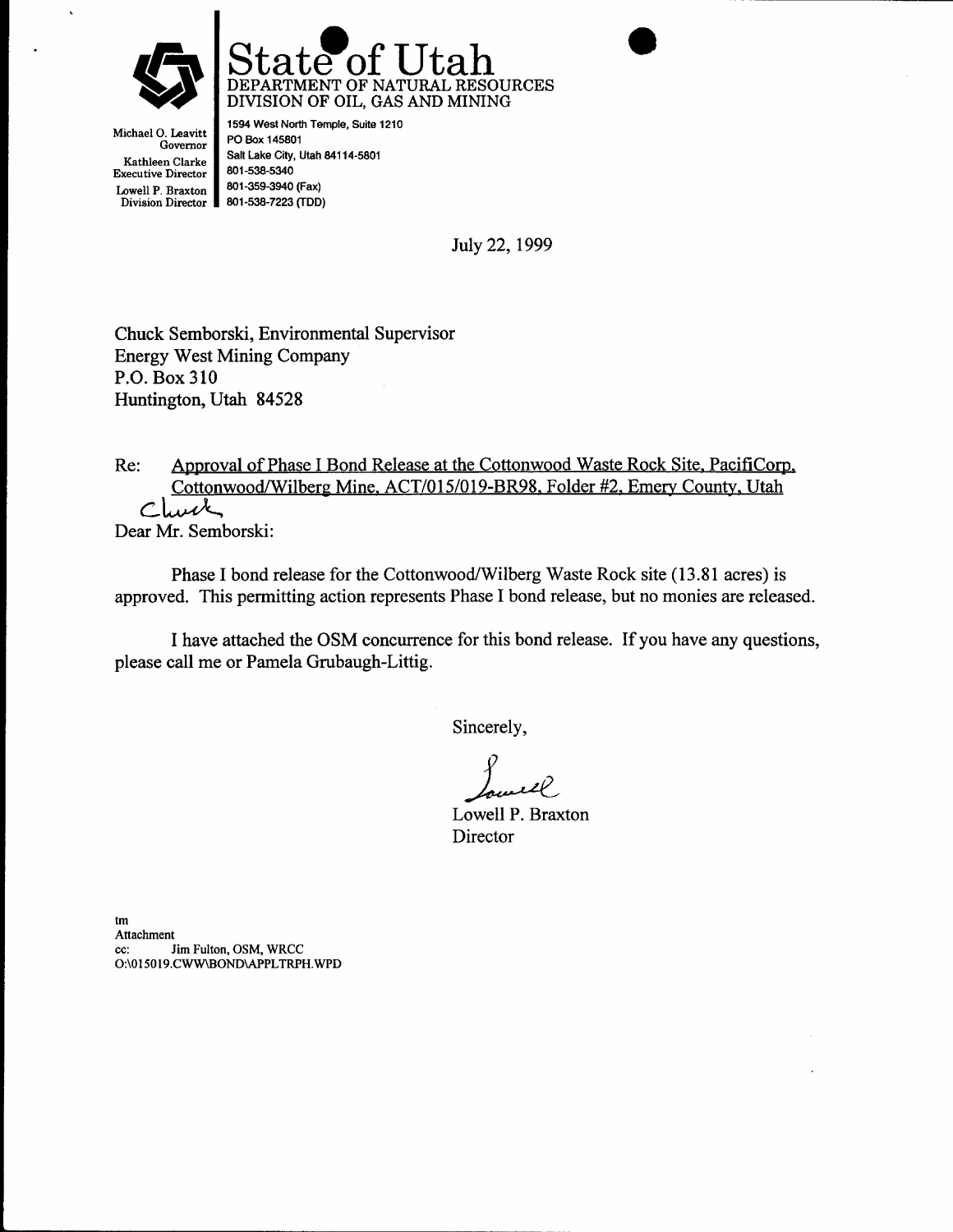

# United States Department of the Interior

OFFICE OF SURFACE MINING

Reclamation and Enforcement 1999 Broadway, Suite 3320 Denver, Colorado 80202-5733

July 21,1999

Mr. Lowell P. Braxton, Division Director Utah Division of Oil, Gas and Mining 1594 West North Temple, Suite 1210 P.O. Box 145801 Salt Lake City, Utah 84114-5801

### RE: Decision Document to Approve Phase I Bond Release at the Cottonwood/Wilberg Mine, Waste Rock Site

Dear Mr. Braxton:

This letter acknowledges the Office of Surface Mining's (OSM) receipt and review of the subject decision document prepared by the Utah Division of Oil, Gas and Mining (DOGM). The proposed bond release area at the waste rock site contains Federal lands. OSM is in agreement with the decision document and hereby provides OSM concurrence to release Phase I bond on <sup>14</sup> acres of the Cottonwood/Wilberg waste rock site in accordance with the Federal regulations at 30 CFR 740.15 (d) (3), and 30 CFR 944.30, Article IX, section B, of the Federal-State Federal lands cooperative agreement.

The decision document thoroughly describes the reclamation history of the waste rock site identifying significant inspection observations which occurred throughout reclamation of the site including backfilling, grading, and revegetation. Beginning in October, 1998, the decision document clearly describes the bond release process milestones DOGM implemented in accordance with Utah Rule R645-301-880 through 880.330. Engineering and hydrological analysis, topsoil replacement analysis, and inspection findings demonstrate compliance with the approved reclamation plan for the site.

DOGM conducted the required bond release inspection on May 13, 1999, and OSM's Denver Field Division (DFD) participated in the inspection. There were no problems noted during the inspection. The United States Department of the Interior, Bureau of Land Management, (BLM) was notified of the bond release inspection and elected not to attend. No public comments were received by DOGM through the advertized comment period. BLM provided DOGM written concurrence dated June 22, 1999, agreeing with the proposed Phase I bond release.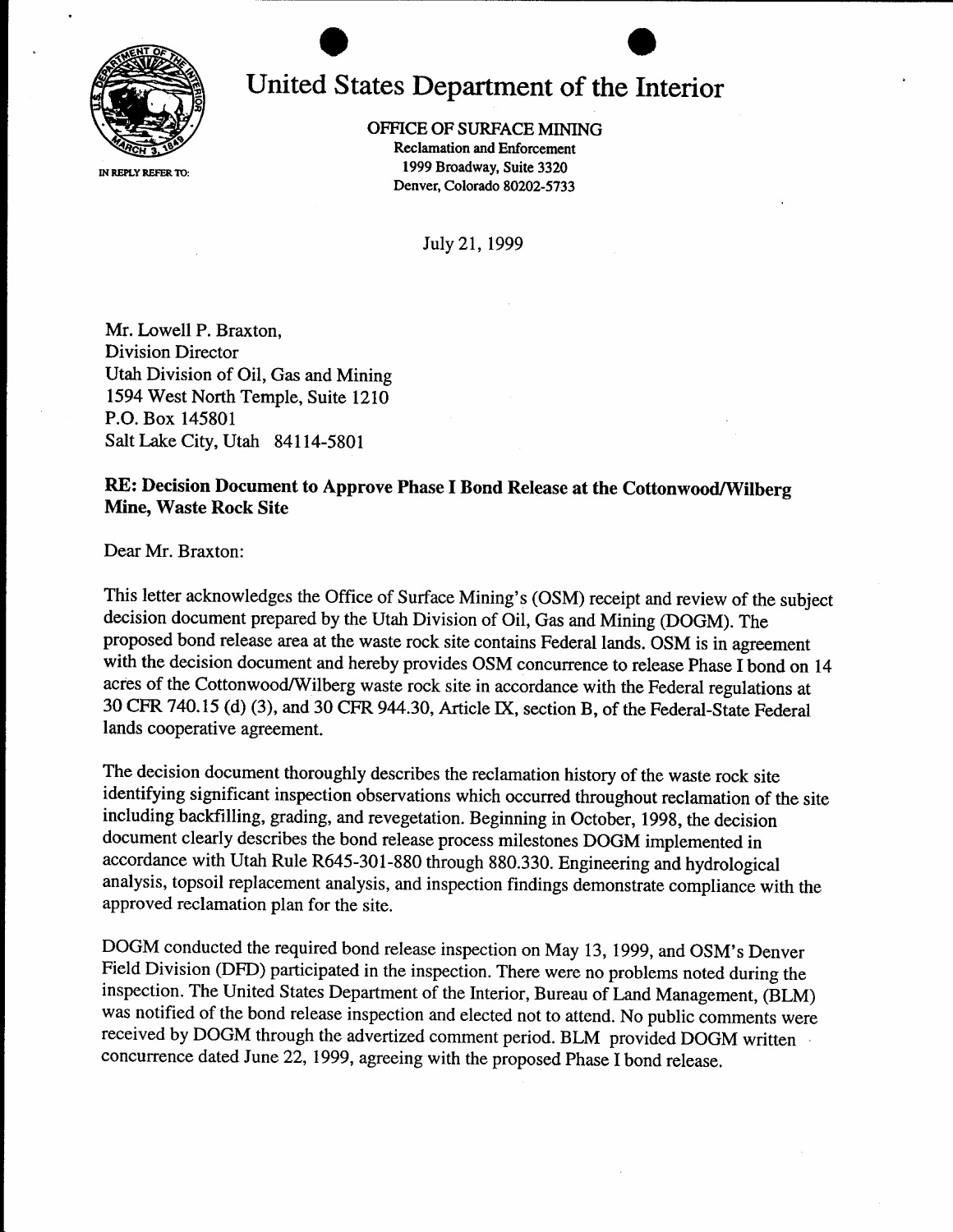

## United States Department of the Interior

OFFICE OF SURFACE MINING Reclamation and Enforcement 1999 Broadway, Suite 3320 Denver, Colorado 80202-5733

IN REPLY REFER TO:

Cottonwood/Wilberg Waste Rock Site. pg.2

The permittee, PacifiCorp, has met the requirements for Phase I bond release found at Utah Rule R645-301-800, and DOGM has processed the bond release application in accordance with the applicable Utah rules. OSM understands approximately l3.SL acres (14 acres) are eligible for Phase I bond release at the waste rock site. The surface rock storage area at the site is not included in the release area. OSM understands no release of bond monies has been requested or approved.

Thank you and your staff for coordinating this Federal lands bond release with the DFD. Please address any questions concerning this letter to Henry Austin, Reclamation Specialist, at haustin@osmre.gov or  $(303)$  844-1400 x1466.

sincerely,<br>James F Fulton

James F. Fulton, Chief Denver Field Division

cc: Dennis Oakley, PacifiCorp USDI/BLM/Utah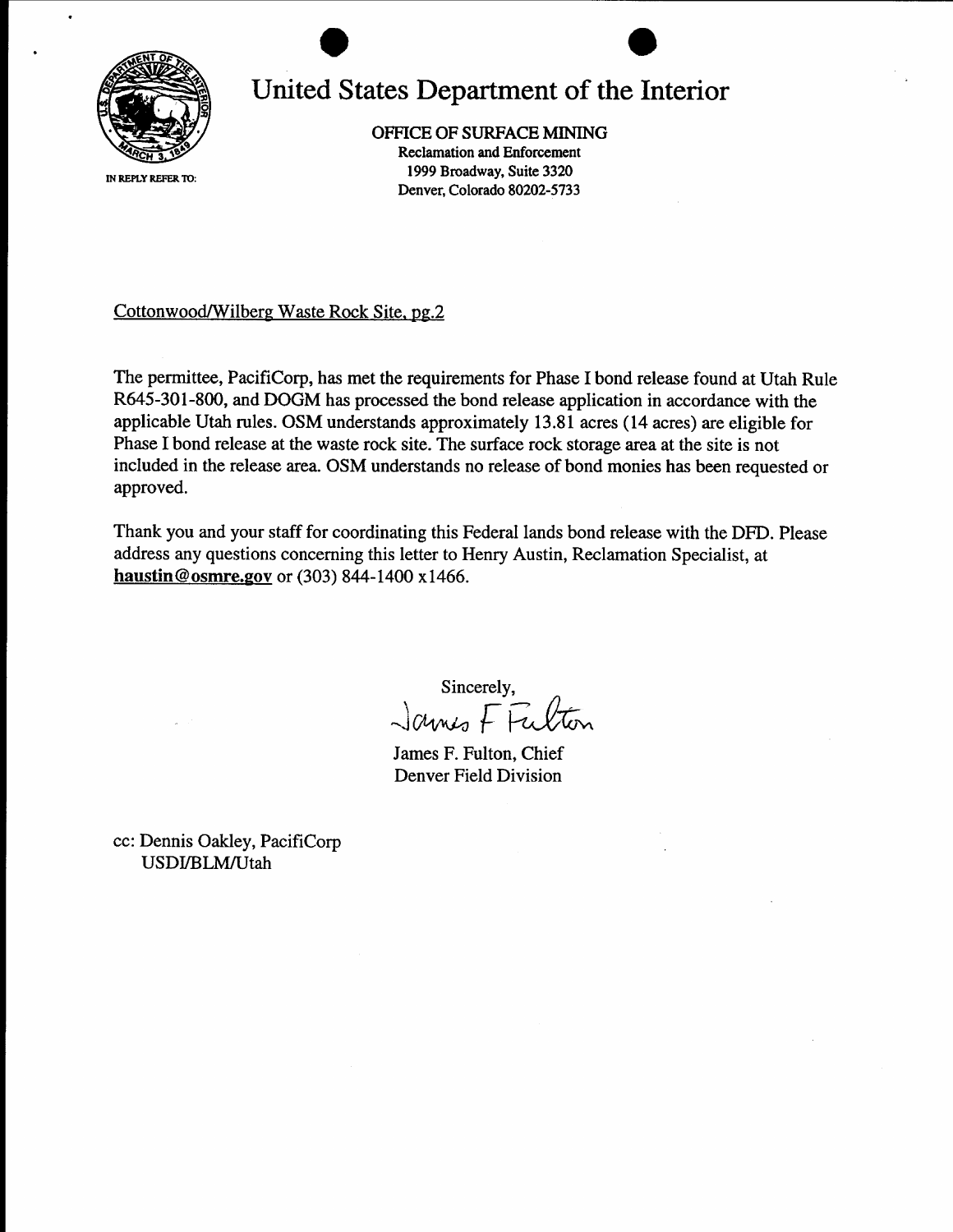



لناقالقاقا

Michael O. Leavitt Governor Kathleen Clarke Executive Director Lowell P. Braxton

Division Director 801-538-72e3 [tDD) 1594 West North Temple, Suite 1210 PO Box 145801 Salt Lake City, Utah 84114-5801 801-538-5340 801-35S-3940 (Fax)

August 13, 1999

| TO:   | Whomever it May Concern                                                                                         |
|-------|-----------------------------------------------------------------------------------------------------------------|
| FROM: | Lowell P. Braxton, Director, Division of Oil Gas and Mining $\int_{\mathcal{U}} \mathcal{U} \cdot d\mathcal{U}$ |
| RE:   | <b>Clemment "Mickey" Bradley of Bradley Safety Consultants,</b><br>Wilburton, Oklahoma                          |

This letter is to outline Utah's experience in using the services of Mr. Clemment Bradley as the instructor of the Utah Coal Regulatory Program - Surface Blaster Certification and Training Program. Mr. Bradley has been the contractor providing surface blaster training, examination, and certification to the Utah coal mine and minerals community since 1991. Above all else, Mr. Bradley provides an inherent margin of blaster safety in his deeds, teachings, and technical advice.

During the last 8 years when Mr. Bradley was a blaster training contractor for the State of Utah, he provided exemplary service as an instructor, technical advisor, and consultant. From our staff, course participants, and mineral/coal producing companies, we have received only praise and compliments on his sfyle, teaching abilities and technical accuracy in the blasting field. In addition, in November of 1996 we called on the services of Mr. Bradley as a consultant in the Division's Abandoned Mine Reclamation Program when a magazine filled with unstable high erplosives was found at an abandoned mine reclamation project. Under his guidance we were able to avert a serious explosives accident by placing him on the incident management team as a Division representative dealing with the problem.

Please let me or Mr. Ron Daniels (at 801-538-5316) know if there are any additional questions or if you need additional information.

dr O: Ron\blaster.ltr.wpd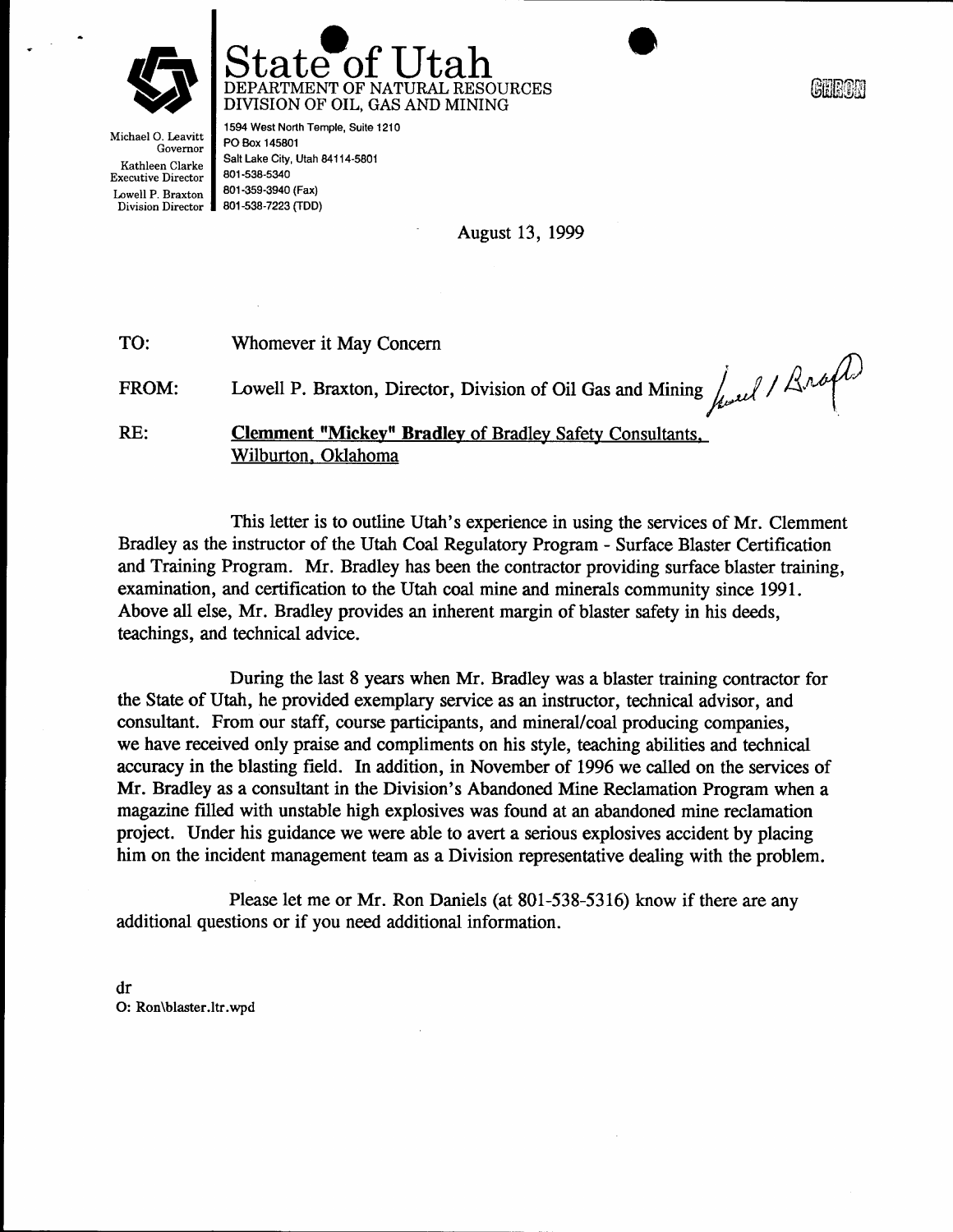| SEND(M)<br><b>DATE</b><br><b>START</b><br><b>RECEIVER</b><br>TX TIME PAGES TYPE<br><b>NOTE</b><br>M# DP<br>AUG-13 05:00 PM 19184653405<br>2'29''<br><b>SEND</b><br>$(M)$ OK<br>$\mathbf{2}$<br>041<br>TOTAL<br>$\overline{c}$<br>2M 29S<br>PAGES:<br><b>State of Utah</b><br>DEPARTMENT OF NATURAL RESOURCES<br>DIVISION OF OIL, GAS AND MINING<br>1594 West North Temple, Suite 1210<br>PO Box 145801<br>Salt Lake City, Utah 84114-5801<br>Michael O. Leavitt<br>801-538-5340<br>Governor<br>801-359-3940 (Fax)<br>Lowell P. Braxton<br>801-538-7223 (TDD)<br>Division Director<br>UTAH DIVISION OF OIL, GAS AND MINING<br><b>FACSIMILE COVER SHEET</b> |       | TRANSACTION REPORT |  |  | P.01<br>AUG-13-99 THU 05:03 PM |  |
|-----------------------------------------------------------------------------------------------------------------------------------------------------------------------------------------------------------------------------------------------------------------------------------------------------------------------------------------------------------------------------------------------------------------------------------------------------------------------------------------------------------------------------------------------------------------------------------------------------------------------------------------------------------|-------|--------------------|--|--|--------------------------------|--|
|                                                                                                                                                                                                                                                                                                                                                                                                                                                                                                                                                                                                                                                           |       |                    |  |  |                                |  |
|                                                                                                                                                                                                                                                                                                                                                                                                                                                                                                                                                                                                                                                           |       |                    |  |  |                                |  |
|                                                                                                                                                                                                                                                                                                                                                                                                                                                                                                                                                                                                                                                           |       |                    |  |  |                                |  |
|                                                                                                                                                                                                                                                                                                                                                                                                                                                                                                                                                                                                                                                           |       |                    |  |  |                                |  |
|                                                                                                                                                                                                                                                                                                                                                                                                                                                                                                                                                                                                                                                           |       |                    |  |  |                                |  |
|                                                                                                                                                                                                                                                                                                                                                                                                                                                                                                                                                                                                                                                           | DATE: | August 13, 1999    |  |  |                                |  |
| 918-465-3405<br>ATTN:                                                                                                                                                                                                                                                                                                                                                                                                                                                                                                                                                                                                                                     | FAX#: |                    |  |  |                                |  |

NUMBER OF PAGES: (INCLUDING THIS ONE) 2

From: Lowell P. Braxton, Director, Division of Oil, Gas and Mining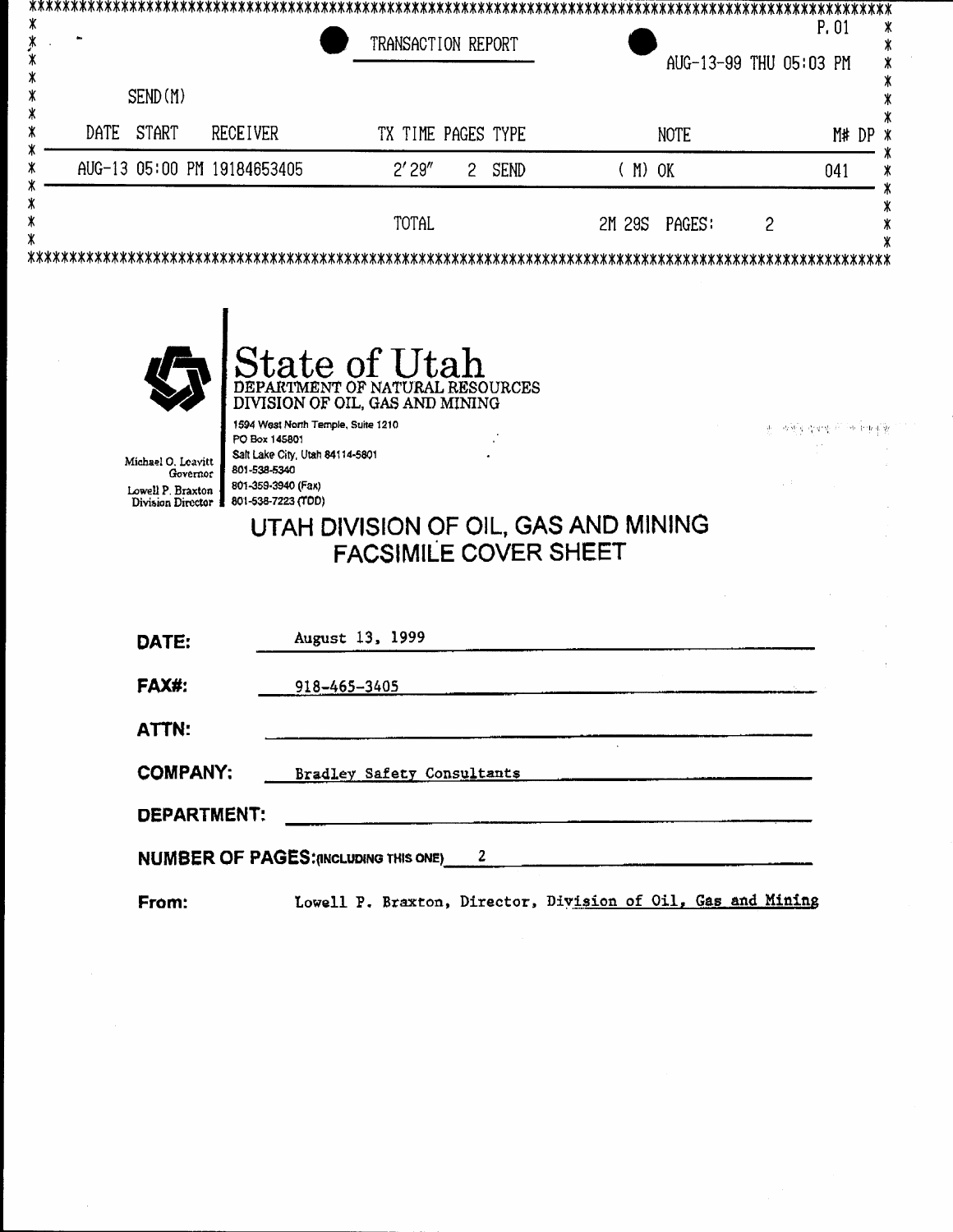

State of Utah DIVISION OF OIL, GAS AND MINING

Michael O. Leavitt Governor Iowell P. Braxton Division Director

1594 West North Temple, Suite 1210 PO Box 145801 Salt Lake City, Utah 84114-5801 801-s38-5340 801 -359-3940 (Fax) 801-538-7223 (TDD)

### UTAH DIVISION OF OIL, GAS AND MINING FACSIMILE COVER SHEET

| DATE:                                          | August 13, 1999                                              |  |  |  |  |  |  |  |  |
|------------------------------------------------|--------------------------------------------------------------|--|--|--|--|--|--|--|--|
| <b>FAX#:</b>                                   | 918-465-3405                                                 |  |  |  |  |  |  |  |  |
| ATTN:                                          |                                                              |  |  |  |  |  |  |  |  |
| <b>COMPANY:</b>                                | Bradley Safety Consultants                                   |  |  |  |  |  |  |  |  |
| <b>DEPARTMENT:</b>                             |                                                              |  |  |  |  |  |  |  |  |
| <b>NUMBER OF PAGES: (INCLUDING THIS ONE)</b> 2 |                                                              |  |  |  |  |  |  |  |  |
| From:                                          | Lowell P. Braxton, Director, Division of Oil, Gas and Mining |  |  |  |  |  |  |  |  |

lf you do not receive all of the pages, or if they are illegible, please call (801)538-5340. We are sending from a sharp facsimile machine. Our telecopier number is (801)359-3940,

#### MESSAGES:

| You will also be receiving a copy by mail. |
|--------------------------------------------|
| Bradley Safety Consultants                 |
| $B_{\alpha+}110$                           |
| Wilberton OK 74578                         |
|                                            |

lmportant: This message is intended for the use of the individual or entity to which it is addressed and may contain information that is privileged, confidential and exempt from disclosure under applicable law. lf the reader of this message is not the intended recipient, you are hereby notified that any dissemination, distribution, or copying of this communication is strictly prohibited. lf you have recieved this communication in error, please notify us immediately by telephone and return this original message to us at the above address via regular postal service. Thank you.